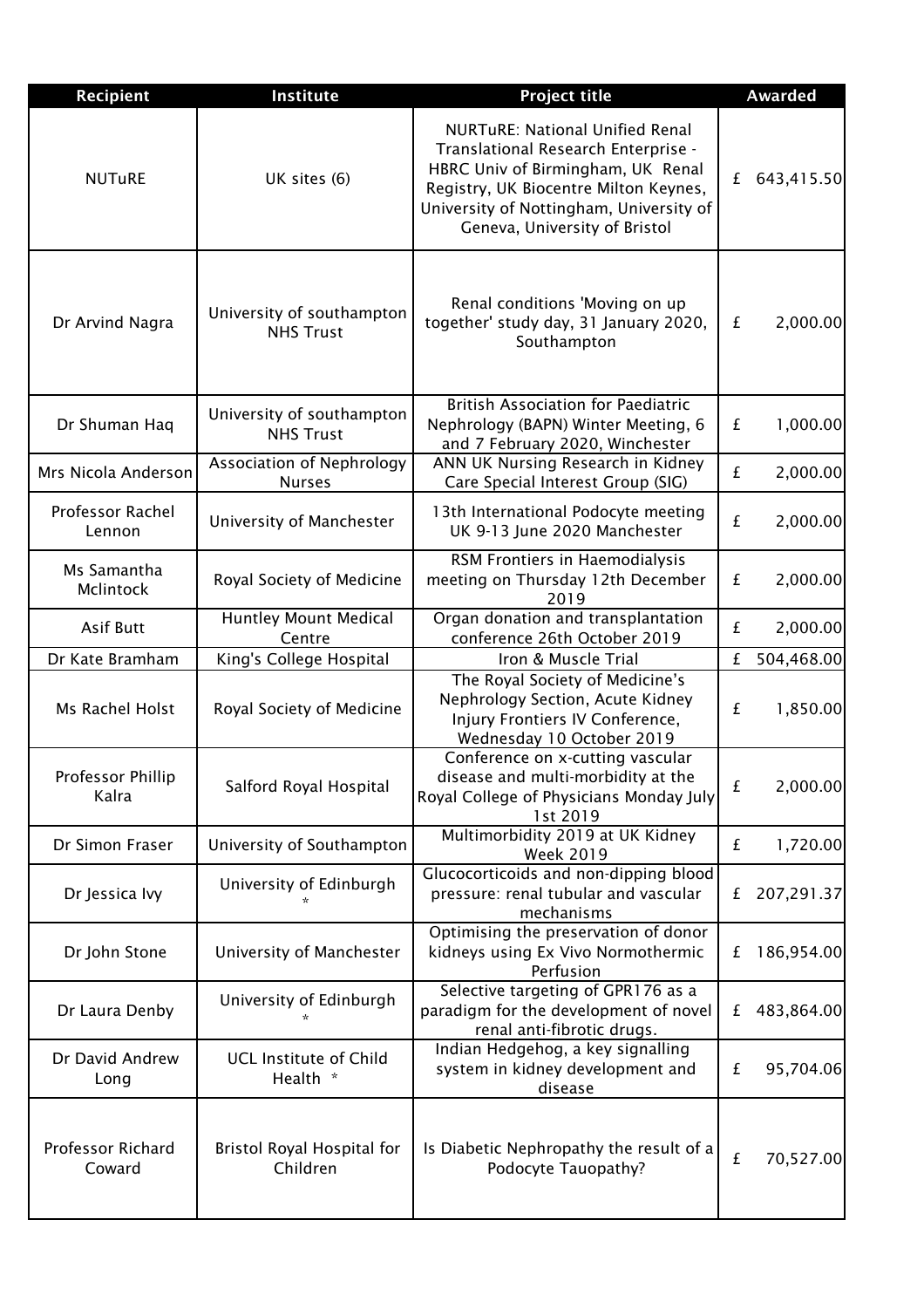| Dr Rebecca Preston             | University of Manchester                      | Circadian regulation of glomerular<br>function                                                                                                                                               | £ | 231,802.92 |
|--------------------------------|-----------------------------------------------|----------------------------------------------------------------------------------------------------------------------------------------------------------------------------------------------|---|------------|
| Dr Haresh<br>Selvaskandan      | University of Leicester                       | Understanding the contribution of<br>monocytes and glomerular endothelial<br>cells to the formation of endocapillary<br>hypercellularity in IgA Nephropathy                                  | £ | 233,435.63 |
| Prachi Kaushal                 | University of Leicester                       | An assessment of the diversity of<br>clinical trial design employed in the<br>haemodialysis population and their<br>acceptability to patients                                                | £ | 5,000.00   |
| Miss Katherine<br>Memory       | University of Leicester                       | Lifestyle management in patients with<br>kidney transplants                                                                                                                                  | £ | 5,000.00   |
| Miss Anam Asad                 | University of Leicester                       | Assessing levels of physical activity<br>after hospitalisation for acute kidney<br>injury (AKI).                                                                                             | £ | 5,000.00   |
| Miss Zahrah Goolam-<br>Mahomed | University of Birmingham                      | The predictive value of pre-operative<br>cardiac investigations versus<br>cardiovascular outcomes following<br>renal transplantation in a retrospective<br>single-centre observational study | £ | 5,000.00   |
| Miss Naomi Morka               | <b>UCL Institute of Child</b><br>Health *     | Deciphering roles of the CXCL12-<br>CXCR4 axis in renal lymphangiogenesis                                                                                                                    | £ | 5,000.00   |
| Mr Samuel Brown                | University of Leicester                       | Generation of patient-derived<br>explants from kidney cancers and<br>analysis of response to novel<br>anticancer agents.                                                                     | £ | 5,000.00   |
| Miss Eloise Hudson             | University College London<br>(UCL)<br>$\star$ | rFSGS: Is JAK Kinase a realistic<br>therapeutic target post kidney<br>transplantation?                                                                                                       | £ | 5,000.00   |
| Mr James Convill               | University of Manchester                      | Profiling vascular growth factors and<br>inflammatory and fibrogenic cytokines<br>in mini-kidneys made from human stem<br>cells                                                              | £ | 5,000.00   |
| Mr Samuel Colenutt             | Newcastle University *                        | Kidney Quality Imaging Score-<br>standardising organ perfusion.                                                                                                                              | £ | 5,000.00   |
| Mr Isaac Chung                 | St George's University of<br>London           | Progression of atherosclerosis and<br>endothelial dysfunction in patients with<br>Chronic Kidney Disease - an extended<br>follow up study - PACK-E Study                                     | £ | 5,000.00   |
| Mr Haseeb Wazir                | Queen Elizabeth<br>University Hospital *      | Understanding the vascular access<br>pathway for incident patients with renal<br>failure                                                                                                     | £ | 5,000.00   |
| Dr Luke Baker                  | University of Leicester                       | Investigating the role of pro-resolution<br>physiology in CKD related skeletal<br>muscle wasting                                                                                             | £ | 13,700.00  |
| Dr Matthew Butler              | University of Bristol                         | Do changes in the erythrocyte<br>glycocalyx mirror the changes seen in<br>the glomerular endothelial glycocalyx<br>and predict the onset of diabetic<br>nephropathy?                         | £ | 26,350.00  |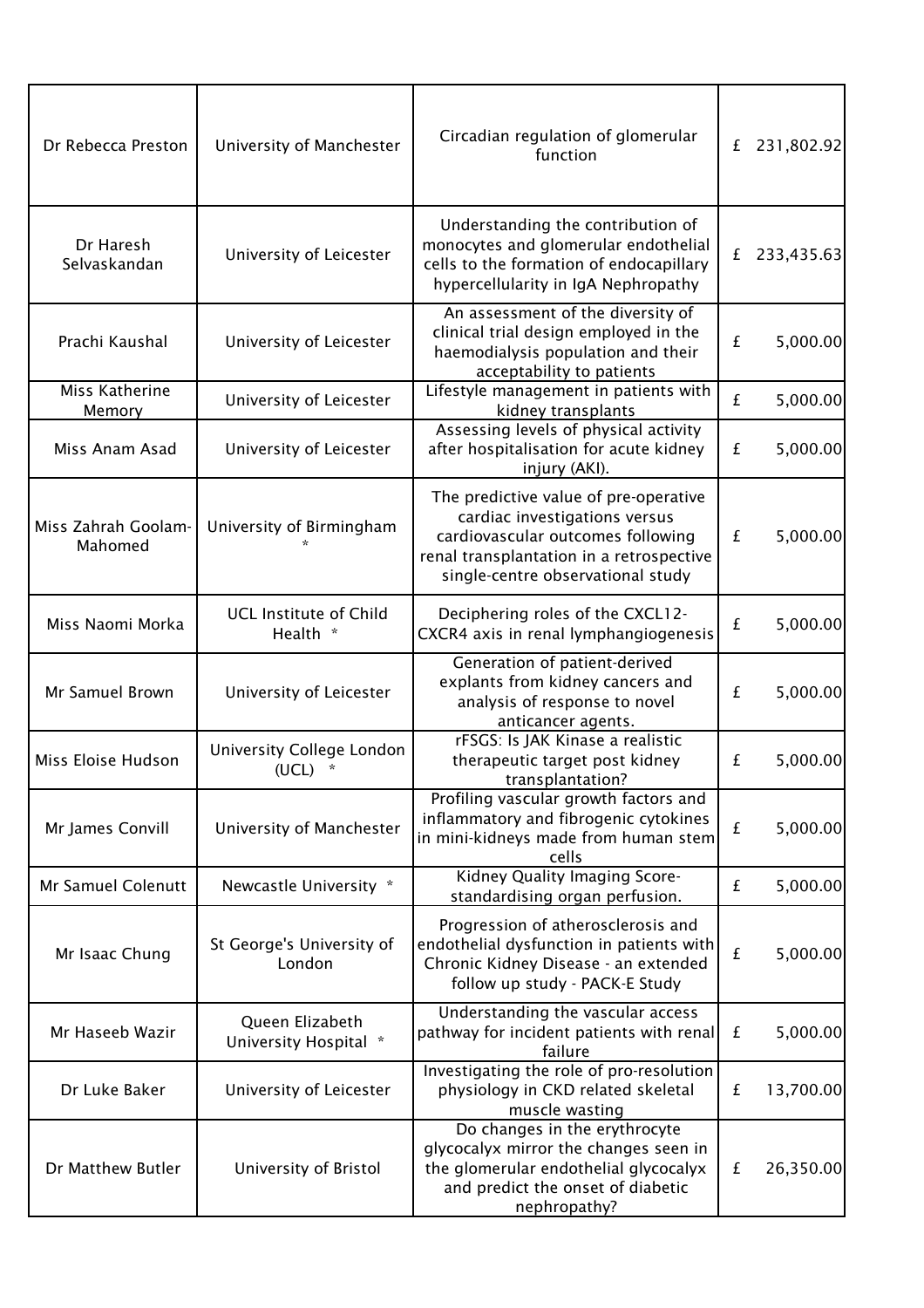| Dr David Andrew<br>Long            | <b>UCL Institute of Child</b><br>Health<br>$\ast$                      | Using nanobodies for labelling and<br>three-dimensional imaging of intact<br>adult mouse kidneys at single-cell<br>resolution                                                                | £ | 36,142.00  |
|------------------------------------|------------------------------------------------------------------------|----------------------------------------------------------------------------------------------------------------------------------------------------------------------------------------------|---|------------|
| Dr Zoya Adam                       | King's College Hospital                                                | N/A - clinical and research training                                                                                                                                                         | £ | 22,430.00  |
| Professor Steven<br><b>Sacks</b>   | King's College London                                                  | Fucose therapy to reduce renal<br>transplant ischaemic injury and<br>rejection                                                                                                               | £ | 189,249.41 |
| Professor Maciej<br>Tomaszewski    | University of Manchester                                               | Epigenetic mechanisms of chronic<br>kidney disease                                                                                                                                           | £ | 160,628.00 |
| Dr Colin Crump                     | University of Cambridge                                                | Identification and characterisation of<br>novel host factors important for BK<br>polyomavirus replication                                                                                    | £ | 198,053.00 |
| Dr Stephen (Ben)<br>Walsh          | University College London<br>$(UCL)$ *                                 | An investigation in to the renal<br>reabsorption of inorganic nitrate and<br>its effect on blood pressure                                                                                    | £ | 199,945.00 |
| Dr Geoff Culshaw                   | University of Edinburgh *                                              | Selective targeting of sodium transport<br>to restore pressure natriuresis and<br>circadian regulation of blood pressure<br>in Type 1 diabetes mellitus                                      | £ | 198,957.30 |
| <b>Professor Nicholas</b><br>Selby | University of Nottingham                                               | Validation of contrast enhanced<br>ultrasound (CEUS) for the assessment<br>of renal perfusion using magnetic<br>resonance imaging (MRI), and its<br>application in acute kidney injury (AKI) | £ | 148,277.00 |
| Dr Bryan Conway                    | University of Edinburgh *                                              | Identification of novel strategies to<br>induce regulatory T-cells as a therapy<br>for chronic kidney disease                                                                                | £ | 180,405.91 |
| Professor Paul<br>Winyard          | <b>UCL Institute of Child</b><br>Health *                              | Family study of early hypertension in<br>children and young people at risk of<br>autosomal dominant polycystic kidney<br>disease                                                             | £ | 239,794.88 |
| Dr Hugh Leonard                    | King's College London                                                  | Determining the role of coagulation<br>proteases in the development of renal<br>fibrosis.                                                                                                    | £ | 79,762.00  |
| Dr Matthew Graham-<br><b>Brown</b> | <b>Renal Association</b>                                               | Acute kidney injury care and patient<br>outcomes                                                                                                                                             | £ | 41,652.00  |
| Dr Ndulue Chidozie                 | Lancashire Teaching<br><b>Hospitals NHS Foundation</b><br><b>Trust</b> | N/A - clinical and research training                                                                                                                                                         | £ | 5,312.68   |
| Dr Udana Ratnapala                 | Royal Infirmary of<br>Edinburgh                                        | N/A - clinical and research training                                                                                                                                                         | £ | 2,502.08   |
| Dr Alshymaa Eltahan                | Sheffield Kidney Institute                                             | N/A - clinical and research training                                                                                                                                                         | £ | 2,502.08   |
| Dr Daniel Gale                     | <b>UK Renal Registry</b>                                               | Patient Re-Consenting for the National<br>Registry of Rare Kidney Diseases<br>(RaDaR)                                                                                                        | £ | 28,942.00  |
| Dr Daniel Gale                     | <b>UK Renal Registry</b>                                               | Support towards the Continued<br>Maintenance of the National Registry of<br>Rare Kidney Diseases (RaDaR)                                                                                     | £ | 5,000.00   |
| Ms Katherine Clark                 | King's College London                                                  | Acute Kidney Injury (AKI) in Pregnancy:<br>Improving diagnosis and prediction                                                                                                                | £ | 10,400.00  |
| Dr David Ferenbach                 | University of Edinburgh *                                              | In vitro discovery of novel renal<br>senescence associated biomarkers and<br>fibrotic mediators                                                                                              | £ | 49,216.08  |